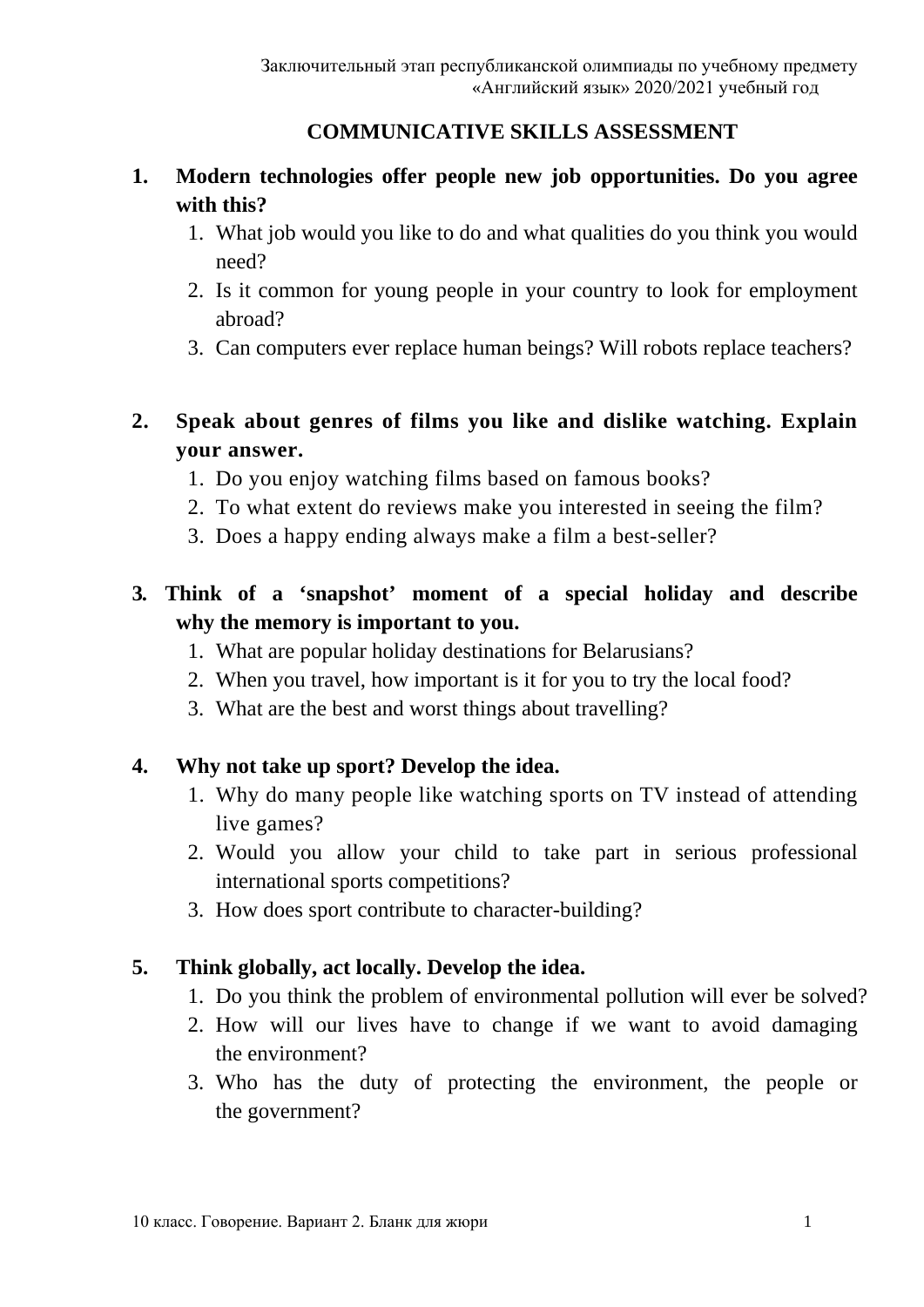## **6. Practice makes perfect. Is it true about learning English? Why or why not?**

- 1. What are the disadvantages of online language learning?
- 2. Could you give a few tips on how to improve one's English?
- 3. Do you have to know the background and the culture of the country before you can fully understand its language?

## **7. "You get what you pay for." Do you think this statement is true for education in your country?**

- 1. Do you think it is easier to get good grades nowadays?
- 2. What is your attitude to private schools and private education?
- 3. What kind of jobs do you think you might be suitable for?
- **8. Do you agree with the statement: "Tell me and I forget, teach me and I may remember, involve me and I learn"? Give reasons and examples to support your answer.**
	- 1. Why are mistakes highly beneficial to learning?
	- 2. Do you think children learn more effectively in the classroom or outside the classroom?
	- 3. Why do you think more and more young people are choosing to study abroad?

## **9. Do you agree with the statement: "Things are never quite as scary when you've got a best friend"? Give reasons and examples to support your answer.**

- 1. Do you make friends easily? Why or why not?
- 2. What qualities do you like and dislike in people? Why?
- 3. What is the secret of a long-lasting friendship?

#### **10. The strength of a family, like the strength of an army, lies in its loyalty to each other. Do you agree or disagree? Explain your answer.**

- 1. What are the special occasions when all your family are together?
- 2. Could you describe your family tree?
- 3. What are the disadvantages of having a small family?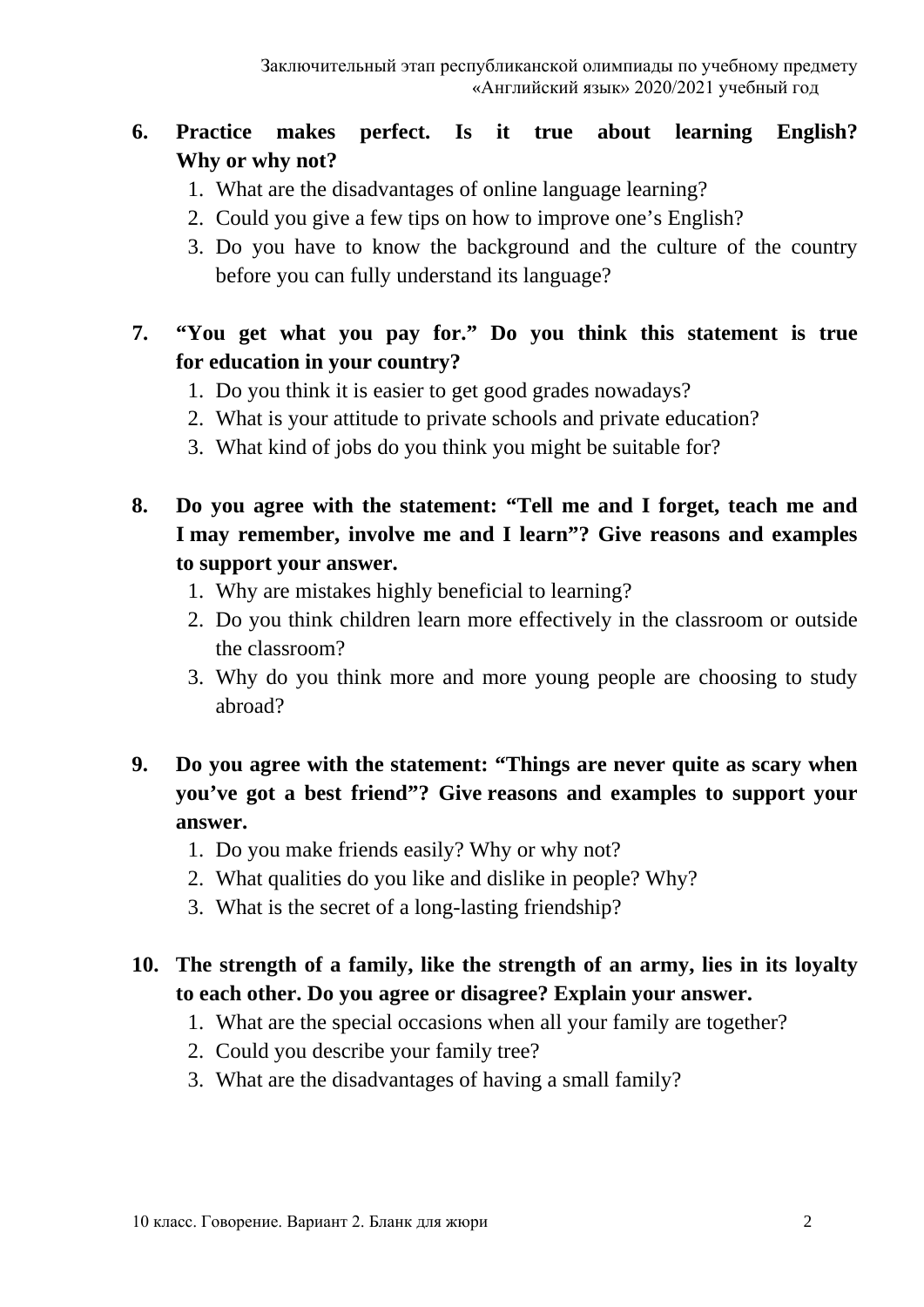## **11. Do you agree with the statement: "When a habit begins to cost money, it's called a hobby"? Give reasons and examples to support your answer.**

- 1. What are you planning to do at the coming weekend?
- 2. What hobbies are popular with women and men in Belarus?
- 3. Playing computer games is not a hobby, is it?

# **12. What should people do to keep healthy? Give examples to support your answer.**

- 1. Why can we say that the vital thing about getting fit is getting started?
- 2. Does it cost a lot to eat organic food?
- 3. What activities can you think of that are good for the body AND mind?

## **13. Never judge a book by its cover. How does this statement relate to people? Develop the idea.**

- 1. Who are you similar to in appearance in your family?
- 2. What negative qualities or bad habits are you ready to put up with in your best friend?
- 3. What are the disadvantages of being an only child?

## **14. What kind of shopper are you? Give reasons and examples to support your answer.**

- 1. Is shopping for food a necessity or fun for you?
- 2. Is it possible to avoid buying faulty goods?
- 3. What shops and departments do you never fail to visit?

### **15. I am proud of being Belarusian. Develop the idea.**

- 1. What traditions are Belarusians proud of?
- 2. Are Belarusian writers, artists and musicians well-known in the world?
- 3. Do you conform to the stereotype of your nation?

# **16. The world would be a dull place indeed if all the nationalities behaved exactly alike. Develop the idea.**

- 1. It is good to respect your own culture and traditions, isn't it?
- 2. What culture besides your own do you admire and why?
- 3. What key points should you remember when travelling abroad?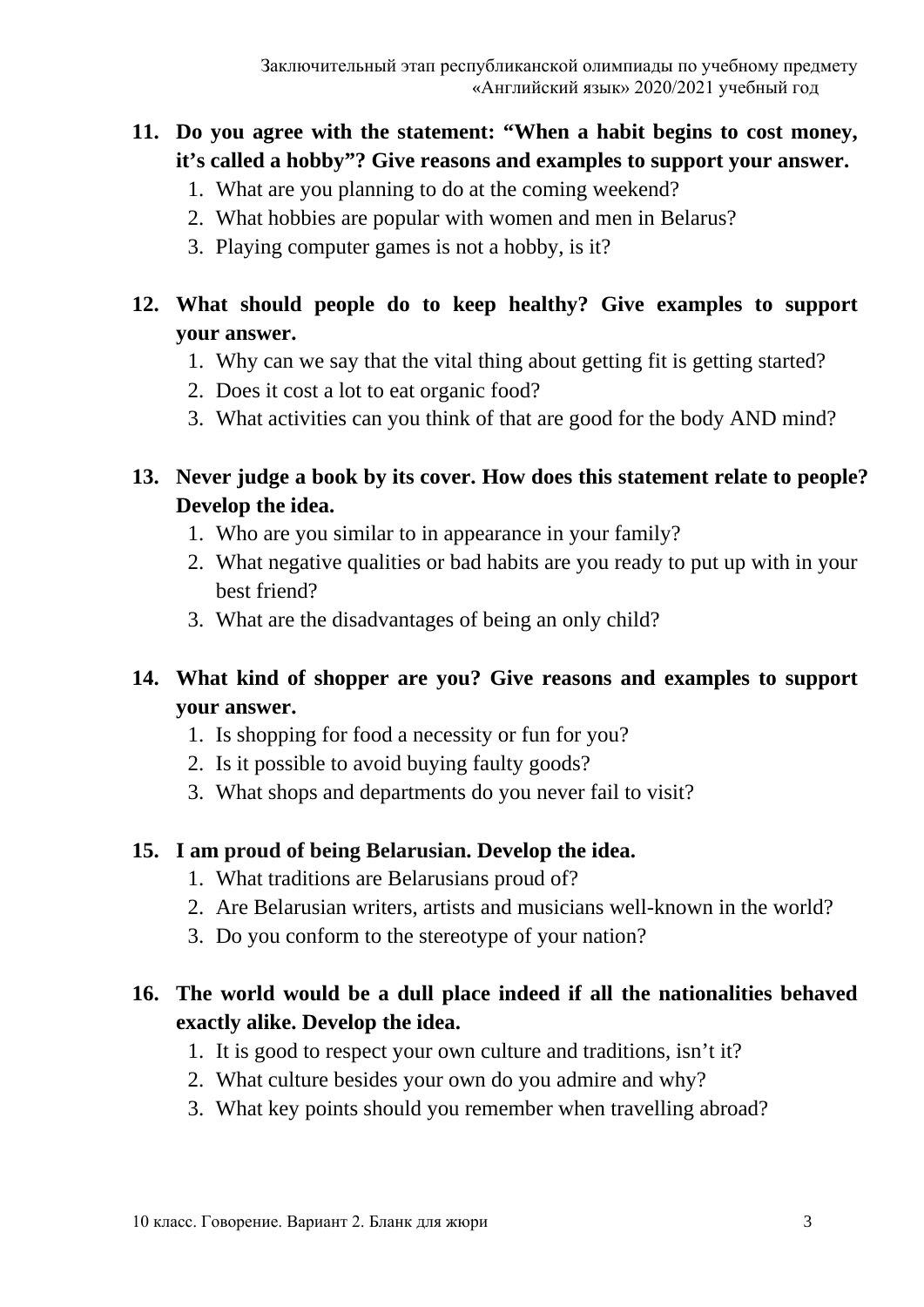## **17. Speak about your eating habits. Give reasons and examples to support your answer.**

- 1. What is your most and least favourite food?
- 2. What tips would you give to a person who would like to have a healthy lifestyle?
- 3. Are eating habits in your home country and the UK/ the USA similar?

### **18. Parents are children's first and most important role models. Do you agree with this?**

- 1. What do you remember when you look back on your childhood?
- 2. What is an ideal parent like in your opinion?
- 3. Do you think grandparents usually spoil their grandchildren?

#### **19. Describe role models and other influences in your life.**

- 1. Is peer pressure important for teenagers?
- 2. To what extent do you agree that celebrities are role models?
- 3. Why do parents sometimes disapprove of their children's peers?

### **20. "Belarus is the country which one could not help falling in love with". Develop the idea.**

- 1. What do you think defines people from your country?
- 2. The Belarusian language is on the edge of its extinction, isn't it?
- 3. What sights in Belarus are of cultural and natural heritage?

#### **21. Traditions influence our lives greatly. Do you agree with this?**

- 1. What tips would you give to a foreigner who is about to visit Belarus?
- 2. What image of Britain do centuries-old British traditions create worldwide?
- 3. Do you know any traditions or holidays that Belarus has borrowed from other countries?

#### **22. It has often been suggested that people should work to live, rather than live to work. Do you agree or disagree? Explain your answer.**

- 1. What do you do that is good for your physical AND mental health?
- 2. Why are jobs with flexible working hours becoming popular nowadays?
- 3. Is it easy for you to find balance between your studies and free time?